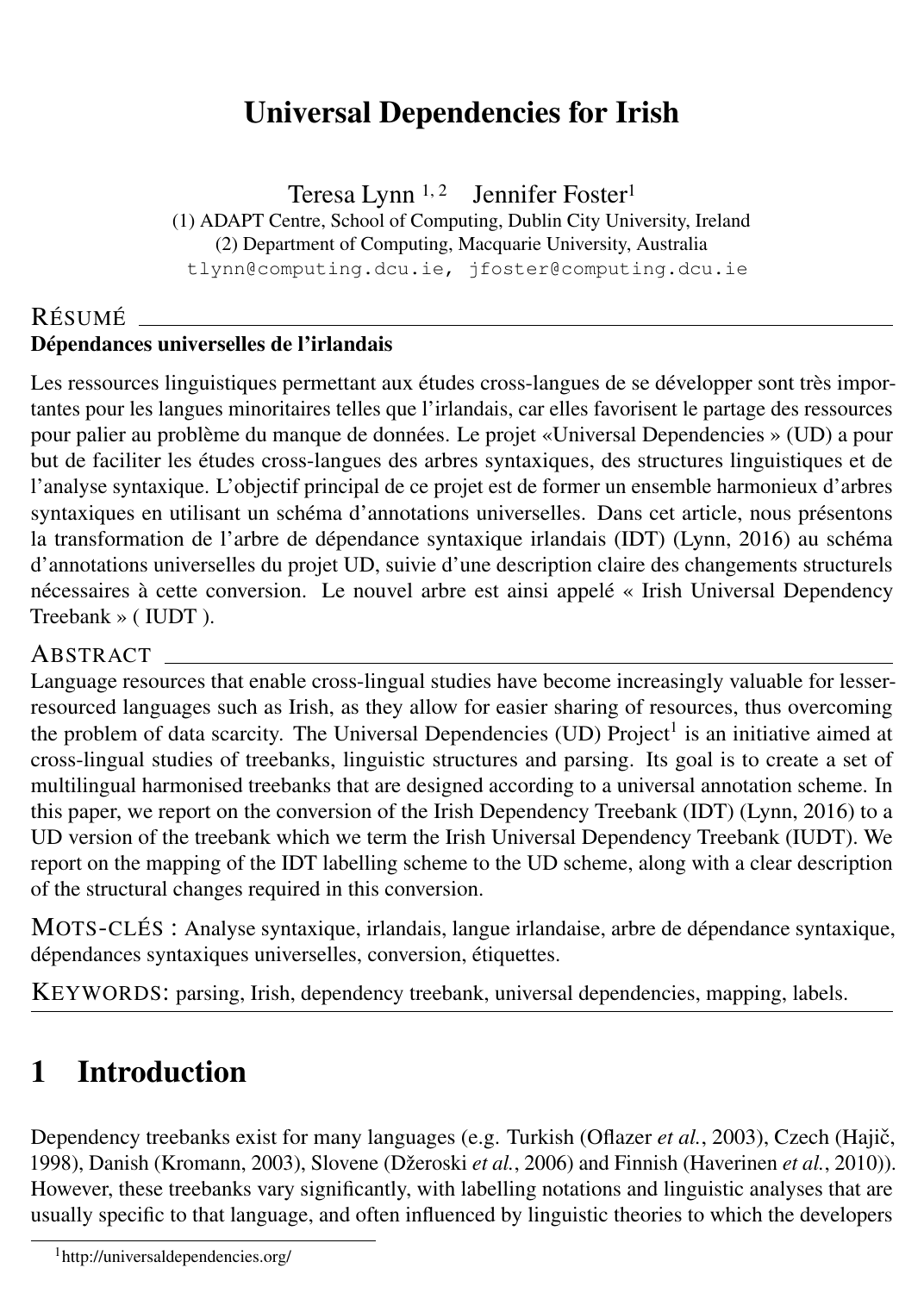subscribe. As a result, cross-lingual research is often hampered by variations that exist across the annotation schemes of treebanks. From a statistical parsing perspective, if the labelled training data for both languages is based on different annotation schemes, parser output in one language cannot be easily compared or transferred to another (Søgaard, 2011; McDonald *et al.*, 2011). McDonald *et al.* (2013) reported improved results on cross-lingual transfer parsing using 10 uniformly annotated treebanks. Lynn *et al.* (2014) also reported on similar experiments using the same treebanks to bootstrap parsing for Irish.

In October 2014, the Universal Dependency (UD) Project released guidelines to assist with the creation of new UD treebanks, or mappings and conversions of existing treebanks to a *new* universal scheme. This new annotation scheme is based on (universal) Stanford dependencies (de Marneffe *et al.*, 2006; de Marneffe & Manning, 2008; de Marneffe *et al.*, 2014), Google universal part-of-speech tags (Petrov et al., 2012), and the Interset interlingua for morphosyntactic tagsets (Zeman, 2008). The UD scheme accounts for varying linguistic differences across languages by providing the option of defining language-specific label sub-types when the prescribed list of labels do not adequately cover all linguistic features of a given language. Nivre (2015) clearly explains the motivation behind the project. Ten treebanks were released in January 2015 including Czech, English, Finnish, French, German, Hungarian, *Irish*, Italian, Spanish and Swedish. Since then a large number of additional treebanks have been either (i) built from scratch or (ii) converted from existing treebanks to form new UD treebanks. To date<sup>2</sup>, there are 54 treebanks representing 40 languages listed in the UD project.

We have mapped the Irish Dependency Treebank (IDT) (Lynn, 2016) to the UD scheme (v1) for purposes of cross-lingual studies and parser improvement. The IDT is a corpus<sup>3</sup> of Irish sentences that have been annotated with information on deep syntactic structure. This paper summarises the conversion and mapping of the IDT to the Irish Universal Dependency Treebank (IUDT), as part of the Universal Dependencies (UD) Project<sup>4</sup>.

# 2 Mapping the Irish POS tagset to the Universal POS tagset

The UD part-of-speech (POS) tagset is an extension of the The Google Universal POS tagset (Petrov *et al.*, 2012) and contains 17 POS tags. The IDT was built upon a gold-standard POS-tagged corpus developed by Uí Dhonnchadha (2009), and is based on the PAROLE Morphosyntactic Tagset (ITÉ, 2002). The IDT's tagset contains both coarse- and fine-grained POS tags, both of which we map to the Universal POS tags (e.g. Prop Noun  $\rightarrow$  NOUN). Note, however, that we only map to 16 of the UD tags as we do not identify auxiliary verbs in Irish to require the inclusion of AUX. We provide a mapping from the Irish POS tagset to the UD tagset in Table 1.

# 3 Universal Dependency Scheme

The IDT to UD treebank conversion required extensive work on dependency relation renaming, mapping and structural changes. We provide a mapping in Table 2 and describe the changes below.

<sup>2</sup>May 2016

 $3$ Current treebank size is 1020 trees with 23,684 tokens. See Appendix C of Lynn (2016) for additional statistics. <sup>4</sup>http://universaldependencies.org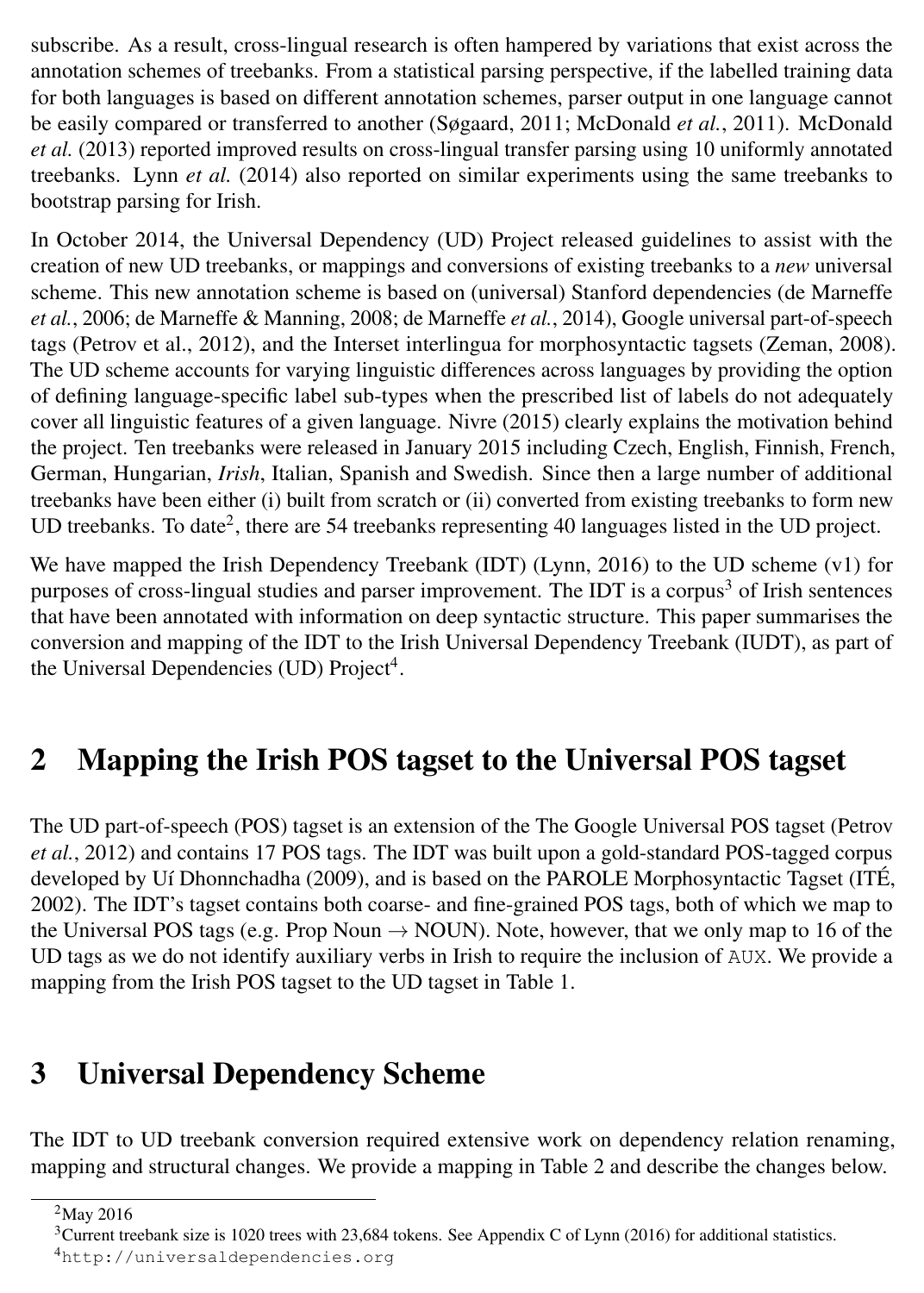| Part-of-speech (POS) mappings |                                                                                                                                                         |                        |                                                                                                                      |  |  |  |
|-------------------------------|---------------------------------------------------------------------------------------------------------------------------------------------------------|------------------------|----------------------------------------------------------------------------------------------------------------------|--|--|--|
| $\overline{\text{UD}}$        | <b>IDT</b>                                                                                                                                              | $\overline{\text{UD}}$ | <b>IDT</b>                                                                                                           |  |  |  |
| <b>NOUN</b>                   | Noun Noun, Pron Ref.<br>Subst Subst, Verbal Noun,                                                                                                       | <b>ADP</b>             | Prep Deg, Prep Det,<br>Prep Pron, Prep Simp,<br>Prep Poss, Prep CmpdNoGen,<br>Prep Cmpd, Prep Art,<br>Pron Prep      |  |  |  |
| <b>PROPN</b>                  | Prop Noun                                                                                                                                               | <b>ADV</b>             | Adv Temp, Adv Loc,<br>Adv Dir, Adv Q, Adv Its,<br>Adv Gn                                                             |  |  |  |
| <b>PRON</b>                   | Pron Pers, Pron Idf, Pron Q,<br>Pron Dem                                                                                                                | <b>PART</b>            | Part Vb, Part Sup, Part Inf,<br>Part Pat, Part Voc, Part Ad,<br>Part Deg, Part Comp,<br>Part Rel, Part Num, Part Cp, |  |  |  |
| <b>VERB</b>                   | Cop Cop, Verb PastInd,<br>Verb PresInd, Verb PresImp,<br>Verb VI, Verb VT,<br>Verb VTI, Verb PastImp,<br>Verb Cond, Verb FutInd,<br>Verb VD, Verb Imper | <b>NUM</b>             | Num Num                                                                                                              |  |  |  |
| <b>DET</b>                    | Art Art. Det Det                                                                                                                                        | X                      | Item Item, Abr Abr,<br>CM CM, CU CU, CC CC,<br>Unknown Unknown.<br>Guess Abr, Foreign Foreign                        |  |  |  |
| <b>ADJ</b>                    | Prop Adj, Verbal Adj,<br>Adj Adj                                                                                                                        | <b>PUNCT</b>           | . ? ? ! ! : : ? .<br><b>Punct Punct</b>                                                                              |  |  |  |
| <b>CONJ</b>                   | Conj Coord                                                                                                                                              | <b>INTJ</b>            | Itj Itj                                                                                                              |  |  |  |
| <b>SCONJ</b>                  | Conj Subord                                                                                                                                             | <b>SYM</b>             | (Abr)                                                                                                                |  |  |  |

Table 1: Mapping of the IDT's POS pairs (coarse fine) to the Universal Dependency POS tagset.

#### 3.1 UD labels not used in the Irish UD Treebank

The following is a list of labels in the UD annotation scheme that do not apply to the Irish language:

- aux: This label is used for non-main verbs in a clause, i.e. auxiliary verbs. Examples in English are '*has* opened', '*will* be', '*should* say'. There are no equivalent auxiliary verbs in Irish $<sup>5</sup>$ </sup>
- auxpass, nsubjpass, csubjpass: These labels are used in passive constructions, respectively as: passive auxiliary verbs, passive nominal subjects and clausal passive subjects. There is no equivalent passive form in Irish (see The Christian Brothers (1988, p.120) and Stenson (1981, p.145)).
- iobj: In English, an example is 'Mary gave *John* the book'. There are no indirect objects in Irish, and constructions like these must follow the normal ditransitive verb structure using a preposition (i.e. 'Mary gave the book to John').

Some UD labels are not used in IUDT due to lack of instances observed in the data<sup>6</sup>:

• reparandum: This label is used to indicate disfluencies in text. The IDT data does not currently contain any disfluencies.

<sup>5</sup>Stenson (1981, p.86) notes that modal verbs such as *caithfidh* inflect as per regular verbs and are considered the main verb.  $6$ This may be related to the well-structured, grammatical nature of the text in the IDT corpus (e.g. newswire, literature).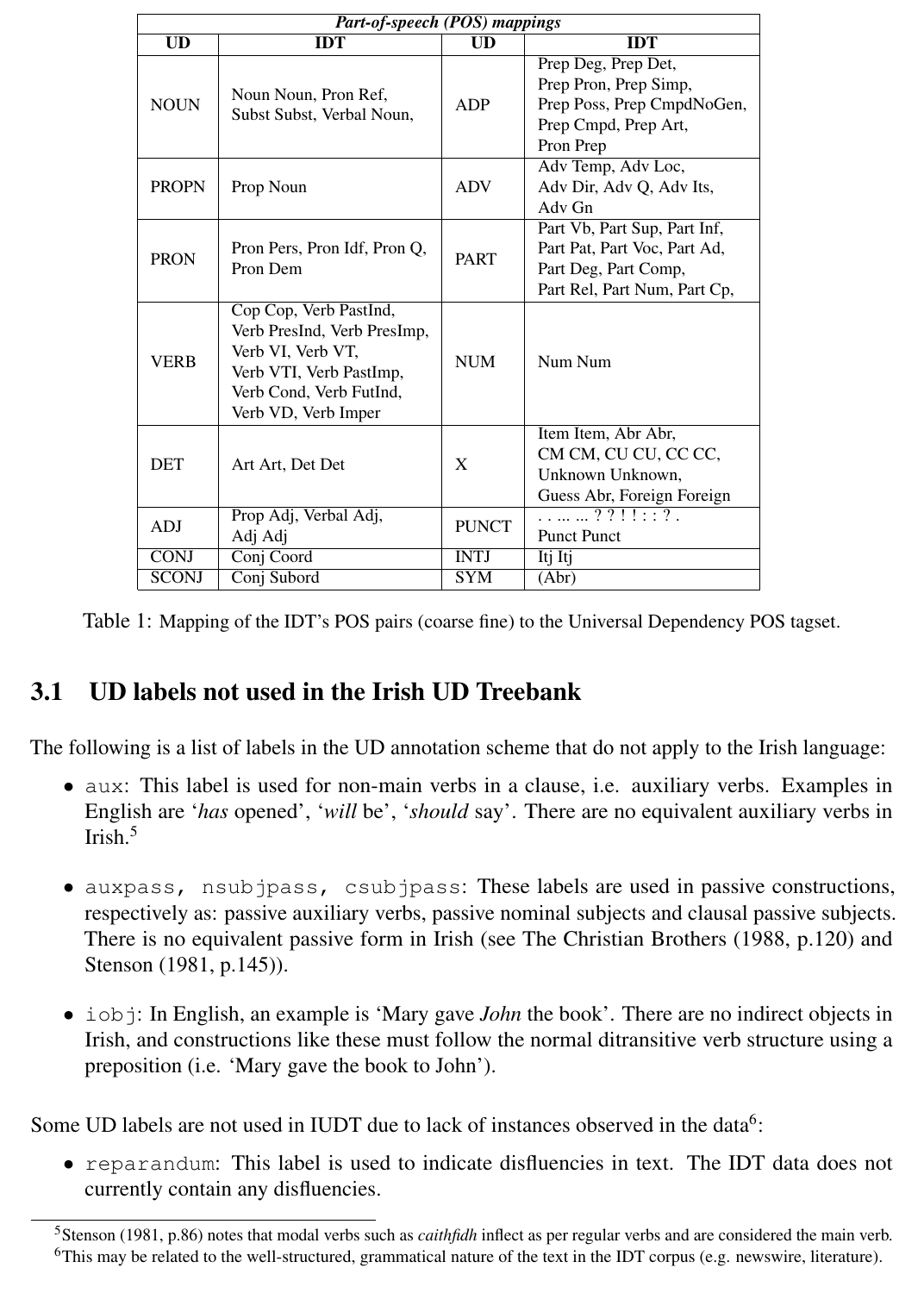| <b>UD Dependency Label Mappings</b> |                                  |                  |                                                 |  |  |
|-------------------------------------|----------------------------------|------------------|-------------------------------------------------|--|--|
| <b>Universal</b>                    | Irish                            | <b>Universal</b> | Irish                                           |  |  |
| root                                | top                              | foreign          | for                                             |  |  |
| acl:relcl                           | relmod                           | list             | quant †                                         |  |  |
| advcl                               | comp †                           | mark             | subadjunct, toinfinitive                        |  |  |
| advmod                              | adjunct $\dagger$ , advadjunct,  | mark:prt         | advparticle, cleftparticle,                     |  |  |
|                                     | advadjunct_q, quant †            |                  | particle, qparticle, vparticle                  |  |  |
| amod                                | adjadjunct                       | $name +$         | nparticle, nadjunct †                           |  |  |
| appos                               | app                              | neg              | vparticle                                       |  |  |
| case $\pm$                          | padjunct $\dagger$ , obl_ag      | nmod             | aug, pobj $\dagger \pm$ , relparticle $\dagger$ |  |  |
| case:voc                            | vocparticle                      | nmod:poss        | poss                                            |  |  |
| $cc \pm$                            |                                  | $nmod:prep \pm$  | obl, obl2                                       |  |  |
| ccomp                               | $comp \uparrow$                  | nmod:tmod        | advadjunct, padjunct †,                         |  |  |
|                                     |                                  |                  | pobj †±, relparticle †                          |  |  |
| compound                            | nadjunct †                       | nsubi            | relparticle †, subj, subj_q                     |  |  |
| compound:prt                        | particlehead                     | nummod           | quant †                                         |  |  |
| $conj \pm$                          | coord                            | parataxis        | comp †                                          |  |  |
| $\omega$ $\pm$                      | <b>NEW</b>                       | punct            | punctuation                                     |  |  |
| csubj:cop                           | csubi                            | vocative         | addr                                            |  |  |
| det                                 | det, det2, dem                   | xcomp            | xcomp                                           |  |  |
| discourse                           | adjunct †                        | xcomp:pred       | adjpred, advpred, npred,                        |  |  |
|                                     |                                  |                  | ppred $\pm$                                     |  |  |
| dobj                                | obj, vnobj, obj_q, relparticle † |                  |                                                 |  |  |

Table 2: Mapping of Irish Dependency Annotation Scheme to UD Annotation Scheme. † marks one-to-many mappings, and  $\pm$  marks structural changes. The IUDT uses 26 of the 40 UD labels (and 9 Irish-specific sub-labels).

- goeswith: This label links to parts of a word that has been split, due to poor editing. There are no instances of this in the Irish data.
- dep: This catch-all label is used for unknown relations. We do not require this in the Irish data.

In addition, there are some UD labels that we have not included in the first release version of this treebank, but which we expect will be included in future releases:

- expl: There is no existential 'there' in Irish. However, we have not yet fully researched uses of other types of expletives in the IDT data (e.g. *tá sé soiléir go..* 'it is clear that ..').
- mwe: Multiword expressions are not marked in the IDT. There is not sufficient linguistic literature on this topic for Irish on which we could base a complete analysis of idioms or multiword units in the treebank. This analysis therefore remains as a future enhancement to the treebanks when such resources are available.
- remnant: This label is used for remnants in ellipsis, where a predicate or verb is dropped (e.g. 'Marie went to Paris and Miriam [] to Prague'). Instances of remnants in Irish are not easily identified. Further study is required to identify cases, if any, including a possible analysis of crossing dependencies.
- dislocated: This label is used for fronted or postposed elements that are not core grammatical elements of a sentence. Example, 'he must not eat it, *the playdough*'. We have not yet identified such cases in the IDT data.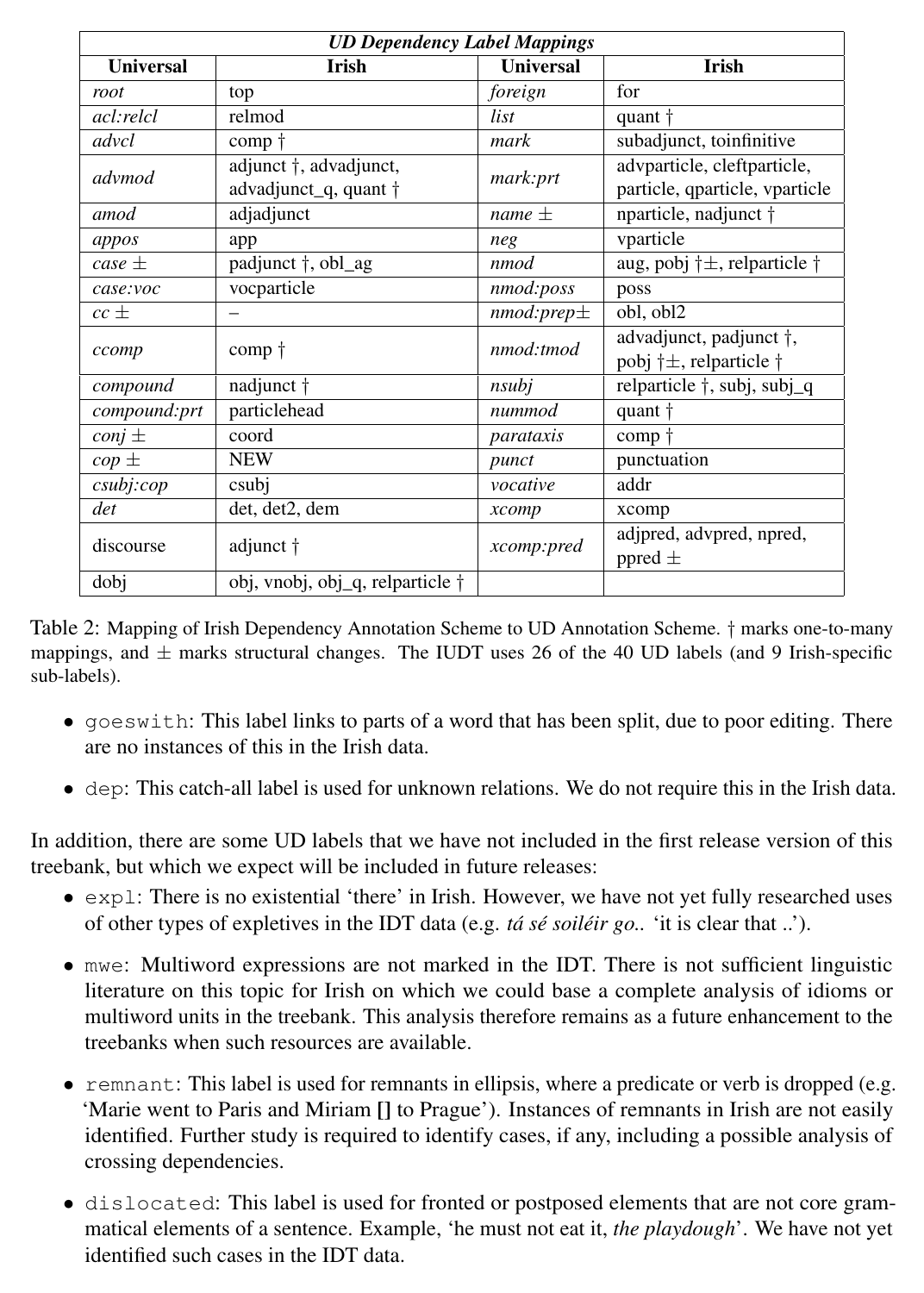### 3.2 Manual label updates

Some of the treebank conversion was automated with straightforward mappings. However, there were a number of one-to-many label mappings that required manual mapping. These instances are marked with  $\dagger$  in Table 2 and discussed here.

**relative particles**: In the IDT, the relative particle  $a$  is attached to a relative modifier verb with the label relparticle. In the UD scheme, this particle is labelled with the syntactic role it plays in the relative clause.<sup>7</sup> The *a* can therefore fulfil the role of  $n$  subj, dobj, nmod or  $n$ mod:  $t$  mod $^8$ . For example, *an rud deireanach* a *chonaic sé* 'the last thing that he saw' is shown in Figure 1. In this case *a* refers to *rud* 'thing', and therefore is labelled as a dobj of *chonaic* 'saw'.



Figure 1: UD dob *j* relative particle analysis

 $\mathbf{quant} \rightarrow \mathbf{nummod}, \mathbf{list}, \mathbf{adymod}$  Numerals and quantifiers are given more fine-grained descriptions in UD than the single IDT quant label. In addition, list numbering is represented by  $list$ .

 $comp \rightarrow advel$ , ccomp, parataxis The tokens labelled in the IDT with the closed complement label comp have been divided among three new labels. The UD labels are: advcl adverbial clause (normally connected with a subordinator such as *nuair* 'when', *má* 'if' etc); ccomp complement clauses that are normally introduced by the complementiser *go*, *nach*, *gur*, or quoting direct speech; parataxis labels two phrases or sentences set side-by-side without explicit linking through coordination or subordination, for example. Sometimes punctuation such as colons or semicolons connects the pairs. *Bhí an cál an-ghann; b'fheidir nach mbeadh i ngach baile ach aon gharraí amháin.* 'Kale was very scarce; maybe there would only be one garden in every town'.

nadjunct  $\rightarrow$  compound, name The compound label is used for nominal modifiers. In Irish this could take the form of compounding (one noun modifying another) such as *deireadh seachtaine* 'weekend', or ownership *teach Mhichil* 'Michael's house'. Compounding can occur with a string of nouns as per the example in Figure 2.

The new label name is explained below in more detail in Section 3.3.

### 3.3 Structural Changes

Other labels required a manual annotation because they related to structural changes required in the treebank that were not easily automated. The following structural changes were made manually before the dependency labels were mapped to the universal scheme.

 $7$ This type of annotation that cannot be automated in the absence of additional data on the semantic properties of the element to which the relativiser refers.

<sup>8</sup> Irish language-specific label for temporal modifiers in nominal form.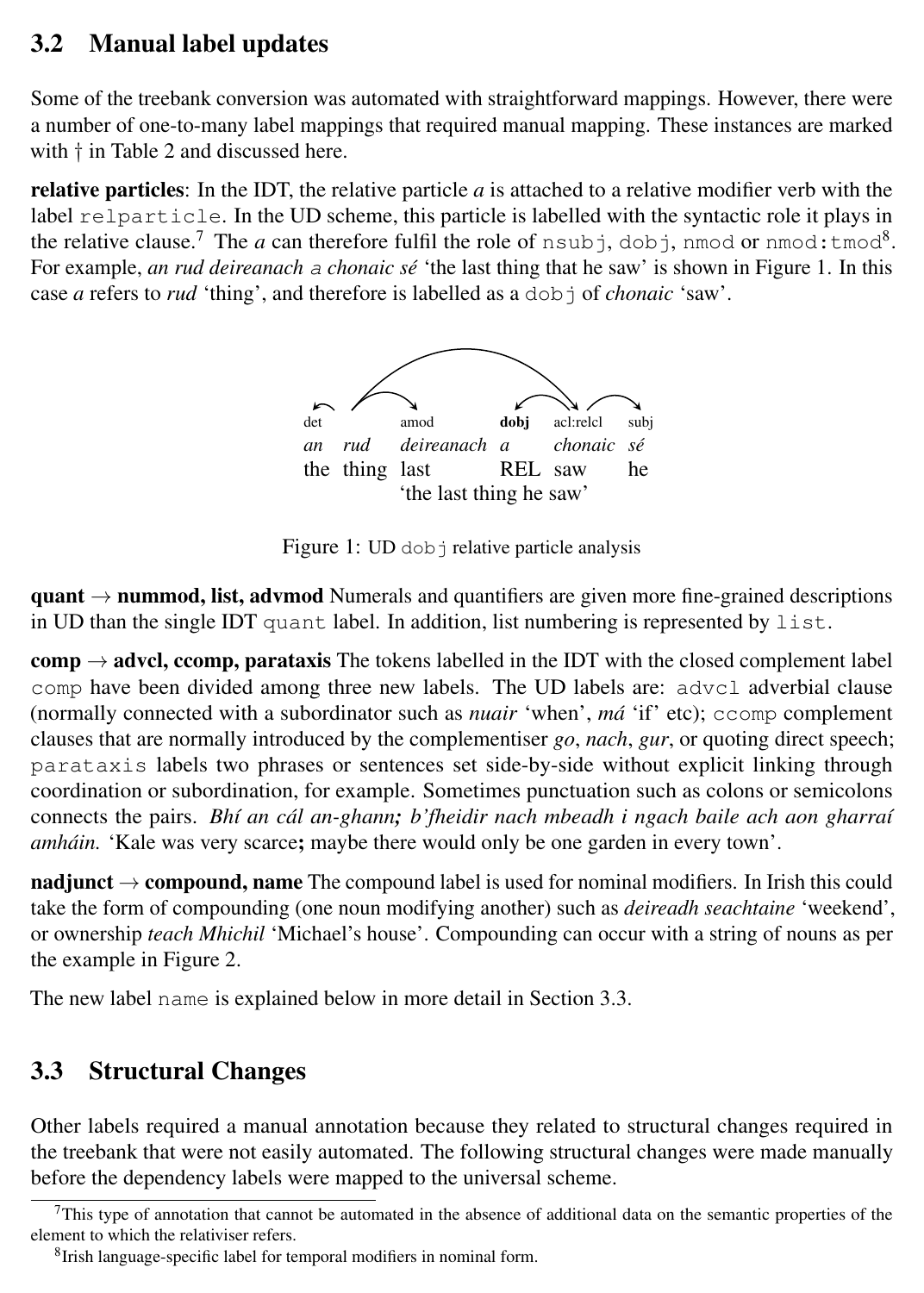

Figure 2: UD compounding analysis

coordination Significant changes were required to the analysis of coordination while mapping to IUDT. The IDT follows the Lexical Functional Grammar (LFG) (Bresnan, 2001) coordination analysis, where the coordinating conjunction (e.g. *agus* 'and') is the head, with each coordinate as its dependents, labelled as coord (see Figure 3). The UD annotation scheme, on the other hand, uses right-adjunction, where the first coordinate is the head of the coordination, and the rest of the phrase is adjoined to the right, labelling coordinating conjunctions as  $\infty$  and subsequent coordinates as conj (Figure 4).



Figure 3: LFG-style coordination of the IDT



Figure 4: Coordination structure in the IUDT

subordinate clauses In the IDT, the analysis of the relationship between the matrix clause and a subordinate clause is similar to that of LFG: the subordinating conjunction (e.g. *mar* 'because', *nuair* 'when') is a subad junct dependent of the matrix verb, and the head of the subordinate clause is a comp dependent of the subordinating conjunction (Figure 5). In contrast, the UD scheme marks the head of the subordinate clause as a dependent of the matrix verb, and the subordinating conjunction is a dependent of the subordinate clause (Figure 6).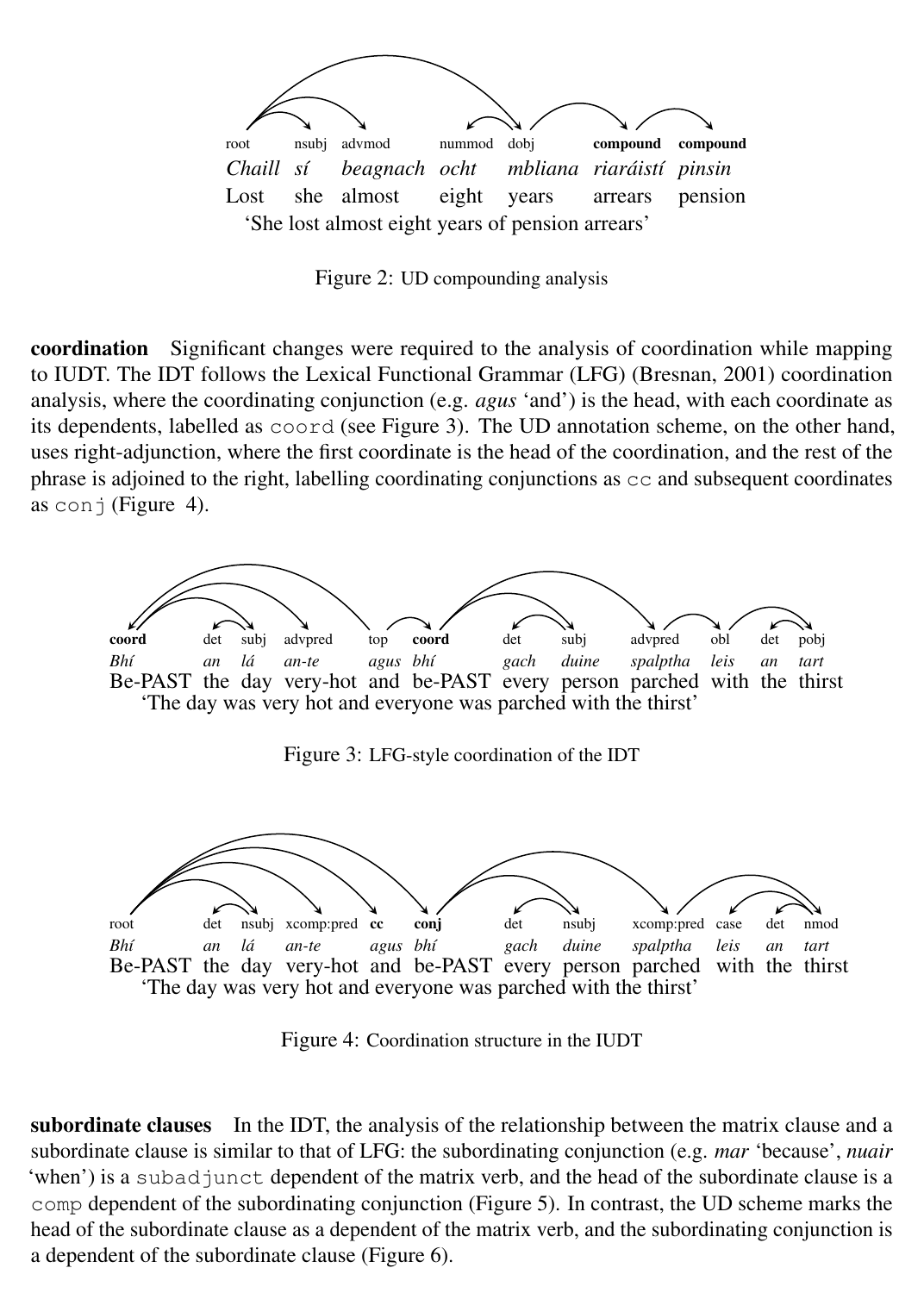

Figure 5: IDT subordinate clause analysis



Figure 6: IUDT subordinate (adverbial) clause analysis

 $\text{cop}^9$  In the IDT, the copula is treated similarly to a verb, and can function as the root of a sentence, or as the head of a dependency clause. However, the UD scheme analyses copula constructions differently. Instead, the predicate is regarded as the head of the phrase, and the copula is its dependent, as indicated by the cop label. This also applies to copula use in fronting or cleft structures. See Figure 7 and Figure 8 for comparison.<sup>10</sup>



Figure 7: IDT copula analysis

**name**: The UD relation name is used with compounding proper nouns, typically for names of people,

<sup>&</sup>lt;sup>9</sup>Note that Irish has two forms of the verb 'to be' – the copula and the substantive verb  $b\ell$ . Constructions using the substantive verb are not analysed using the UD cop label and are treated like regular verbs instead. For example, *tá sé fuar* 'it is cold'

 $10$ The labels have also been mapped between examples, but the structural change is of interest here.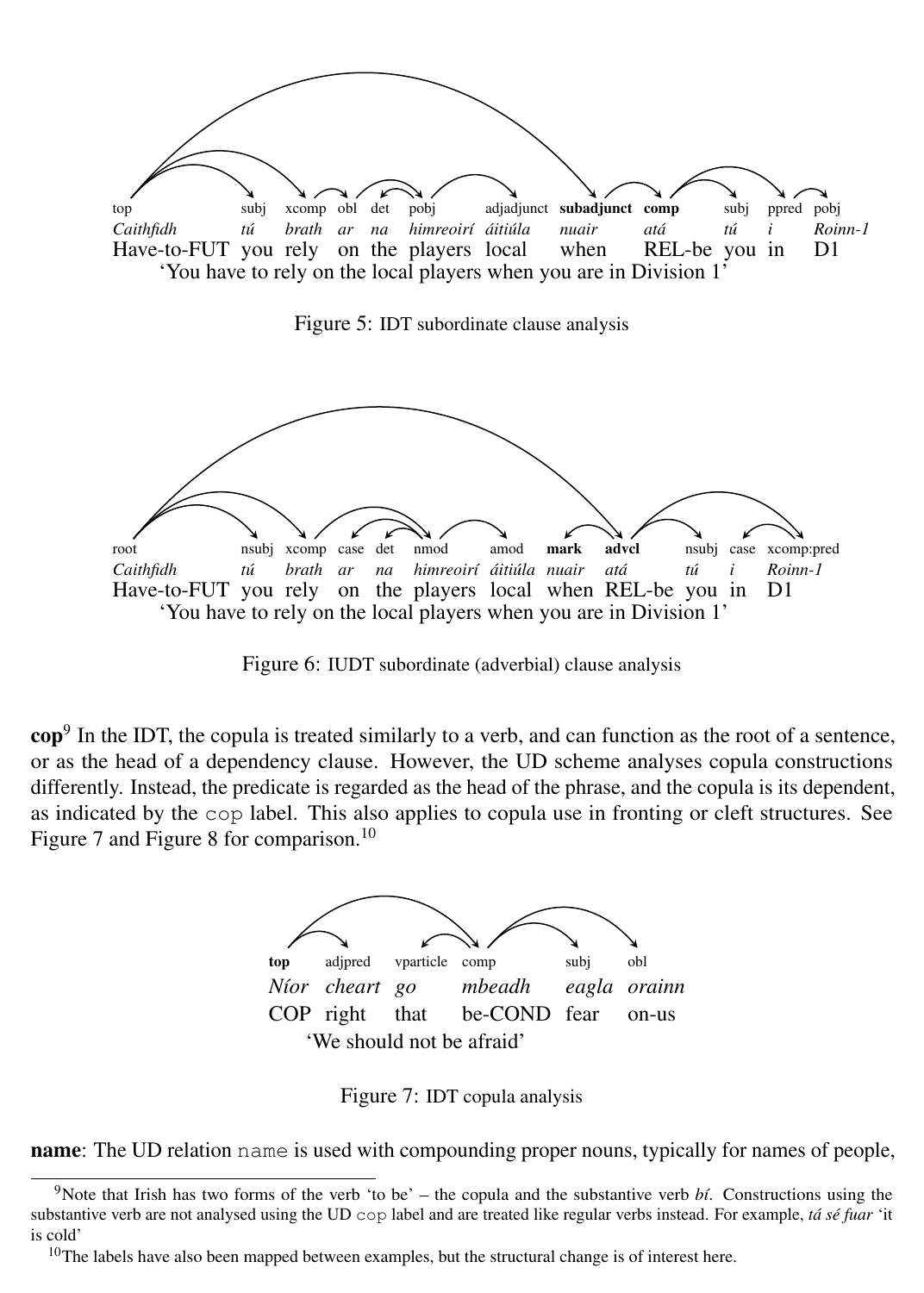

Figure 8: UD copula analysis

places, organisations and so on. In Irish, this not only includes surnames, but also surname particles such as *Mac, Mc, Ó, de, Uí* and *Ní*. In the IDT, the surname is the head noun, and its dependents can either be first names (nadjunct) or nominal particles (nparticle). See Figures 9 for example. However in the UD analysis, the first word is the head, modified by the rest of the words as name. See Figure 10 for comparison.







Figure 10: UD name analysis

nmod, case, xcomp:pred In the IDT, the preposition is the head of a prepositional phrase (PP). UD recognises the head noun of the object NP as the PP head. This affects the Irish treebank in a number of ways:

In the UD analysis, the head of regular preposition phrases (object of the preposition) is attached to the verb as nmod (formerly  $p \circ b$ ) in IDT). The preposition is a dependent of the object, and this relation is labelled as case. Compare Figures 11 and 12 to observe the difference in analyses.

Irish progressive aspectual phrases are constructed with the preposition *ag* followed by a verbal noun. The IDT regards *ag* as the head of the prepositional phrase, and thus the open complement label (xcomp) marks the relation between the matrix verb and the preposition. In the UD scheme however, the verbal noun is regarded as the head of the prepositional phrase. Compare Figures 13 and 14.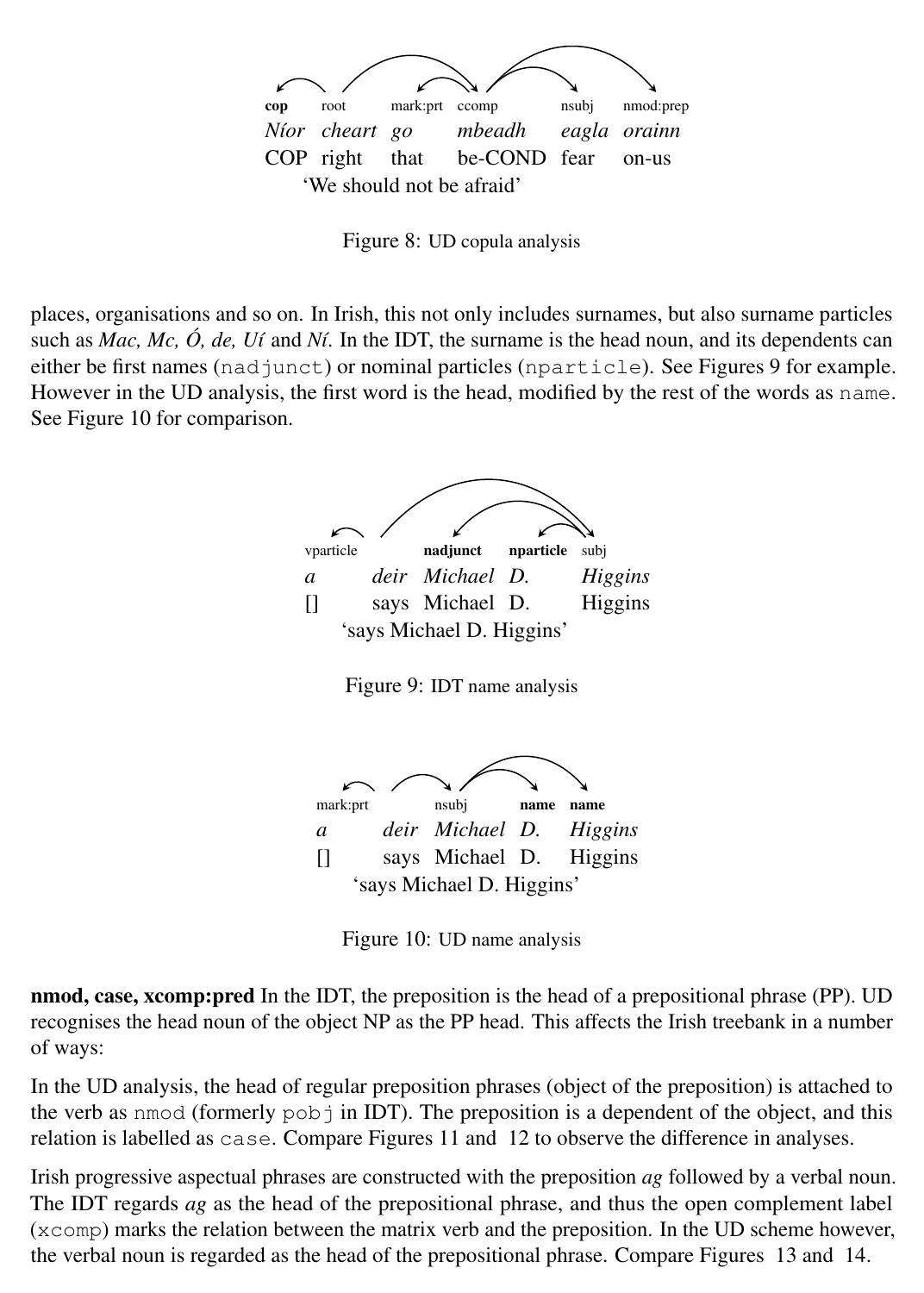

Figure 11: IDT prepositional phrase analysis



Figure 12: UD prepositional phrase analysis



Figure 13: IDT progressive aspectual phrase analysis



Figure 14: UD progressive aspectual phrase analysis

Prepositional predicates are labelled as ppred in the Irish Dependency Treebank. In keeping with the other PP analyses, the preposition is the head of the prepositional phrase. The IDT label ppred maps to  $x$ comp: pred in the UD scheme.<sup>11</sup> In addition, the object of the preposition is now regarded as the head of the phrase. See Figures 15 and 16 for comparison of prepositional predicate analyses.

<sup>&</sup>lt;sup>11</sup>The label xcomp: pred is an Irish-specific label, these language specific labels are discussed in Section 3.4.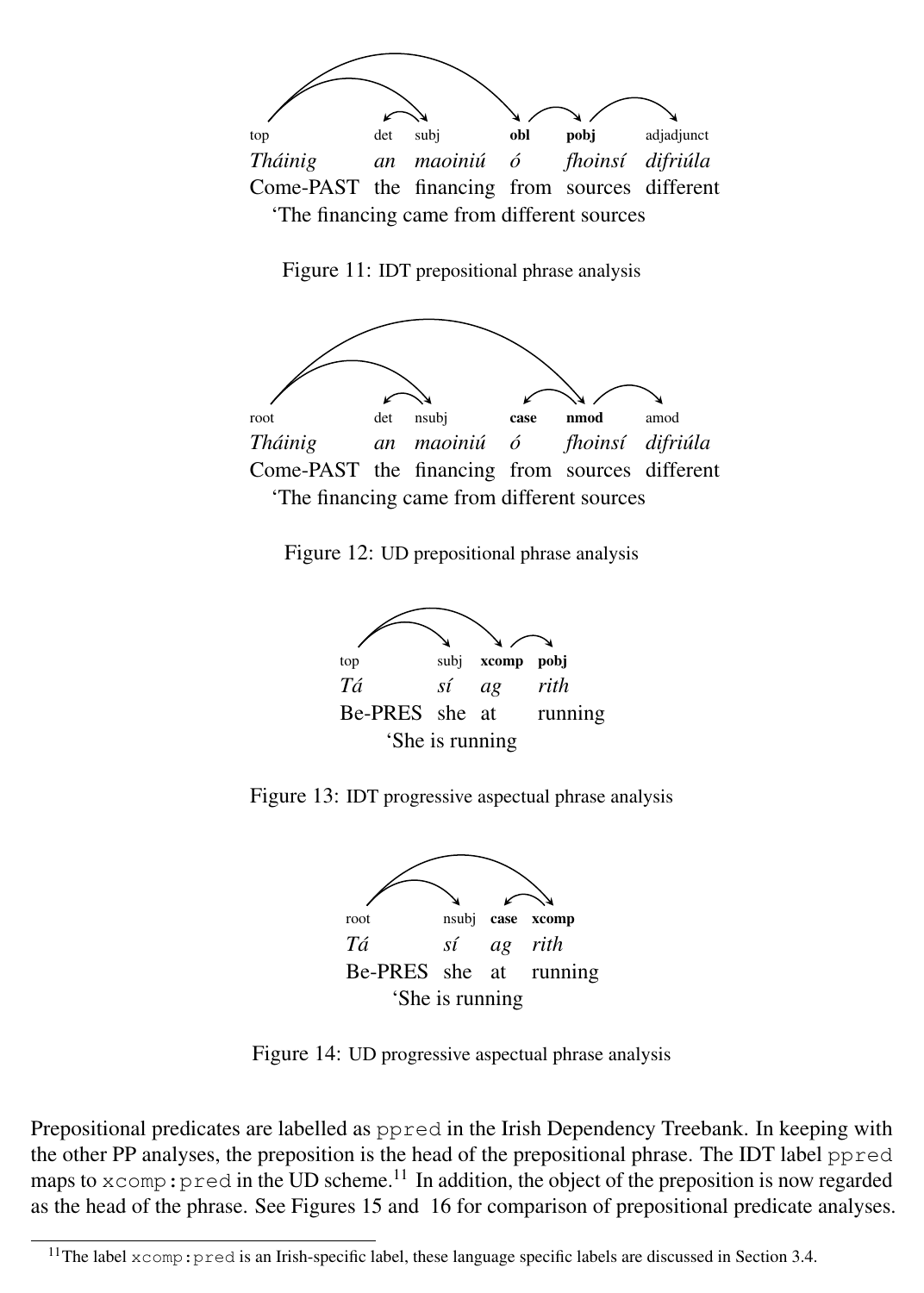

Figure 15: IDT prepositional predicate analysis



Figure 16: UD prepositional predicate analysis

#### 3.4 Irish-specific relations

The UD scheme provides scope to include language-specific subtype labels. The label naming format is *universal:extension*, which ensures that the core UD relation remains identifiable, making it possible to revert to this coarse label for cross-lingual analysis. During the conversion of the IDT, we defined some labels required to represent Irish syntax more concisely. These labels are discussed below.

**acl:relcl**: This label is used for relative clause modifiers. We use this subtype label  $\text{acl}$ : relcl in cases where the head of the relative clause is a predicate (usually a verb), and is dependent on a noun in a preceding clause. It is also used in the English, Finnish and Swedish schemes. An example of this subtype used in the converted IUDT is in Figure 17.



Figure 17: UD relative clause analysis

case:voc: The vocative particle *a* is a case marker in Irish and precedes an addressee. We therefore use the case:voc label for vocative particles. For example, *Slán a chara* 'Goodbye, friend'.

compound:prt We use compound:prt for verbal particle-heads, in order to distinguish them as particles as opposed to nominal compounds (e.g. *leagtha amach* 'laid out').

**csubj:cop:** The supertype label  $\cosh$  indicates a clausal subject (a clause whose role is the subject of another). In English '[what she said] makes sense'. However, Finnish uses an additional specific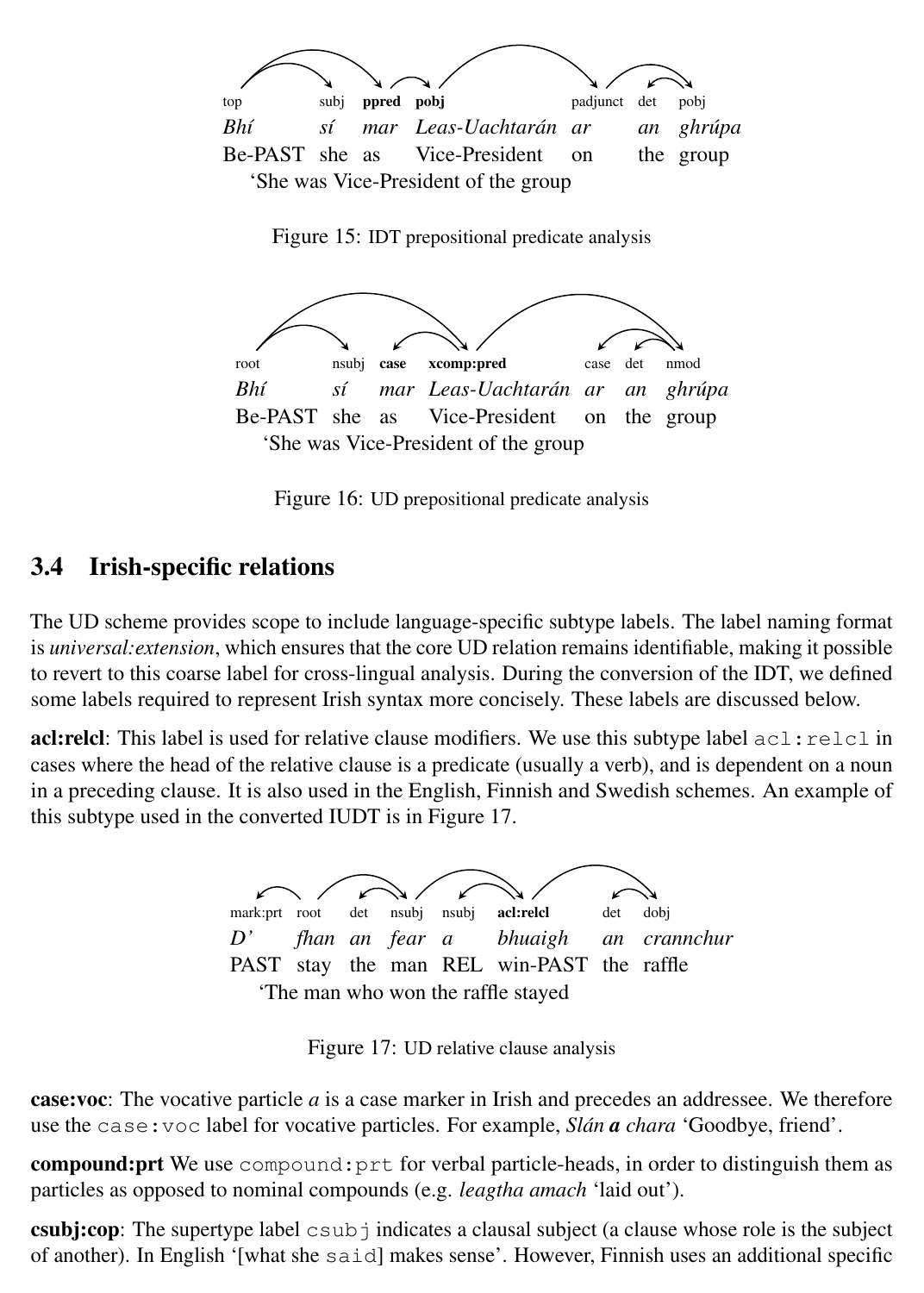subtype label  $\cosh$ :  $\cosh$  to indicate clausal subjects that act as a subject of a copular clause. We observed in the IDT data that clausal subjects in Irish are only ever subjects of copula clauses. For this reason we use only the subtype label  $\cosh$  :  $\cosh$  for clausal subjects (see Figure 18).



Figure 18: UD copular clausal subject analysis

mark:prt: We introduce a new subtype label mark:prt for adverbial particles, cleft particles, quantifier particles, comparative/ superlative particles, verb particles and days of the week particles.

nmod:poss: In Irish, possession is denoted by possessive pronouns (*mo, do, a, ár, bhur*). English, Finnish and Swedish use the subtype label nmod:poss to indicate possession, and we also adopt it for Irish. The pronoun is a dependent of the noun to which it denotes ownership. For example, *Chuir mé ceist ar mo mhúinteoir* 'I asked my teacher a question'.

nmod:prep: 16 of the most common Irish simple prepositions can be inflected to mark pronominal objects (e.g. *le* 'with' inflects as *liom* 'with-me') and are referred to as pronominal prepositions or prepositional pronouns.<sup>12</sup> In the UD scheme, where the object is the head of a PP, these inflected prepositions play nominal roles instead of prepositional roles.<sup>13</sup> We introduce the language-specific label nmod:prep, thus retaining information on the presence of the preposition within this synthetic form. An example is given in Figure 19.<sup>14</sup>



Figure 19: UD prepositional pronoun analysis

**nmod:tmod**: Temporal modifiers specifying time, in nominal form, are labelled as nmod. English also uses this subtype label. An example in Irish is *daoine a mhair na milliúin bliain ó shin* 'people who lived a million years ago'.

<sup>12</sup>Inflected prepositions were most frequently marked as either obl or obl2 in the IDT.

<sup>&</sup>lt;sup>13</sup>Their POS-tag remains ADP, however.

<sup>14</sup>Note that in some cases, prepositional pronouns behave like nominal modifiers of noun phrases. E.g. *an bheirt acu* 'the two of them'. These cases take the label compound.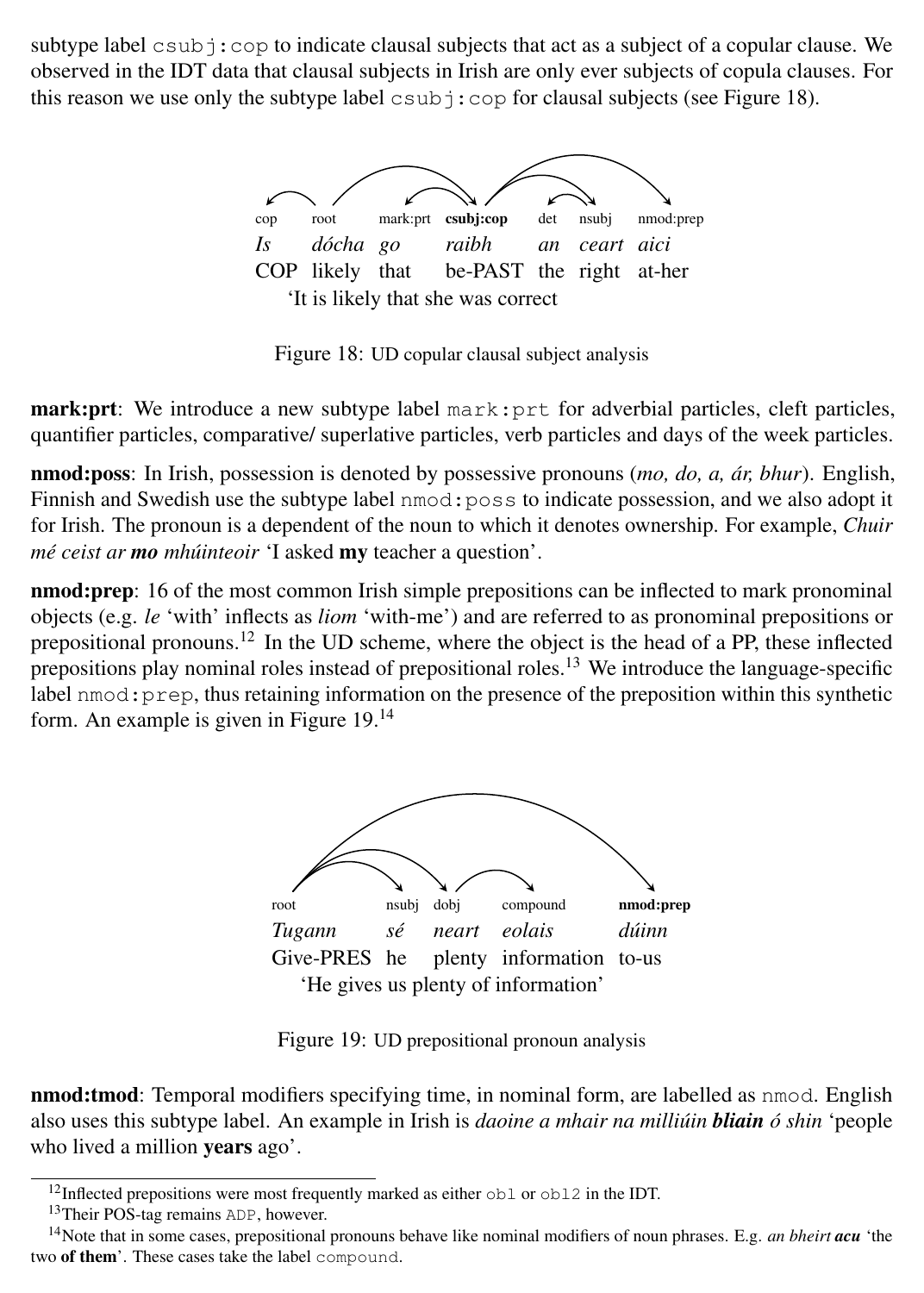xcomp:pred: The IDT uses the following fine-grained labels for predicates: npred (nominal), adjpred (adjectival), advpred (adverbial) and ppred (prepositional). These were typically used in copular constructions but are now no longer relevant in the UD, where the predicate heads the copular phrase. However, adjective, adverbial and prepositional predicates can also be arguments of the substantive verb *bí*. Therefore, we extend the open complement label to include the subtype xcomp: pred.<sup>15</sup> See Figure 20 for an example of an adjectival predicate.



Figure 20: UD adjectival predicate analysis

## 4 Summary and Future Work

In this paper, we have summarised the conversion of the Irish Dependency Treebank (IDT) to a UD format (IUDT). We have described in detail the mapping and conversion process, including structural changes required, for the release of the IUDT as part of the Universal Dependencies project. We have also discussed linguistic analyses and motivations for choice of Irish language-specific label types. The Irish UD treebank (IUDT) is available to download under an open-source licence from The Universal Dependencies Project repository<sup>16</sup>.

We have not discussed here the inclusion of morphological information in the IUDT as this still requires extensive documentation within the UD project. We plan to report on this at a later stage. In addition, as the IDT grows in size (a work in progress), we plan to extend the IUDT in parallel.

## Acknowledgements

This work was funded by Science Foundation Ireland (SFI) through the CNGL Programme (Grant 12/CE/I2267) at Dublin City University and supported by the ADAPT Centre for Digital Content Technology, which is funded under the SFI Research Centres Programme (Grant 13/RC/2016) and is co-funded by the European Regional Development Fund.

We are extremely thankful for input from the various UD contributors and in particular to Joakim Nivre for his advice on the Irish conversion effort. We would also like to thank the three anonymous reviewers for their useful comments and feedback.

<sup>&</sup>lt;sup>15</sup>This follows the LFG use of xcomp (open complement) to represent predicates. <sup>16</sup>v1.3 https://lindat.mff.cuni.cz/repository/xmlui/handle/11234/1-1699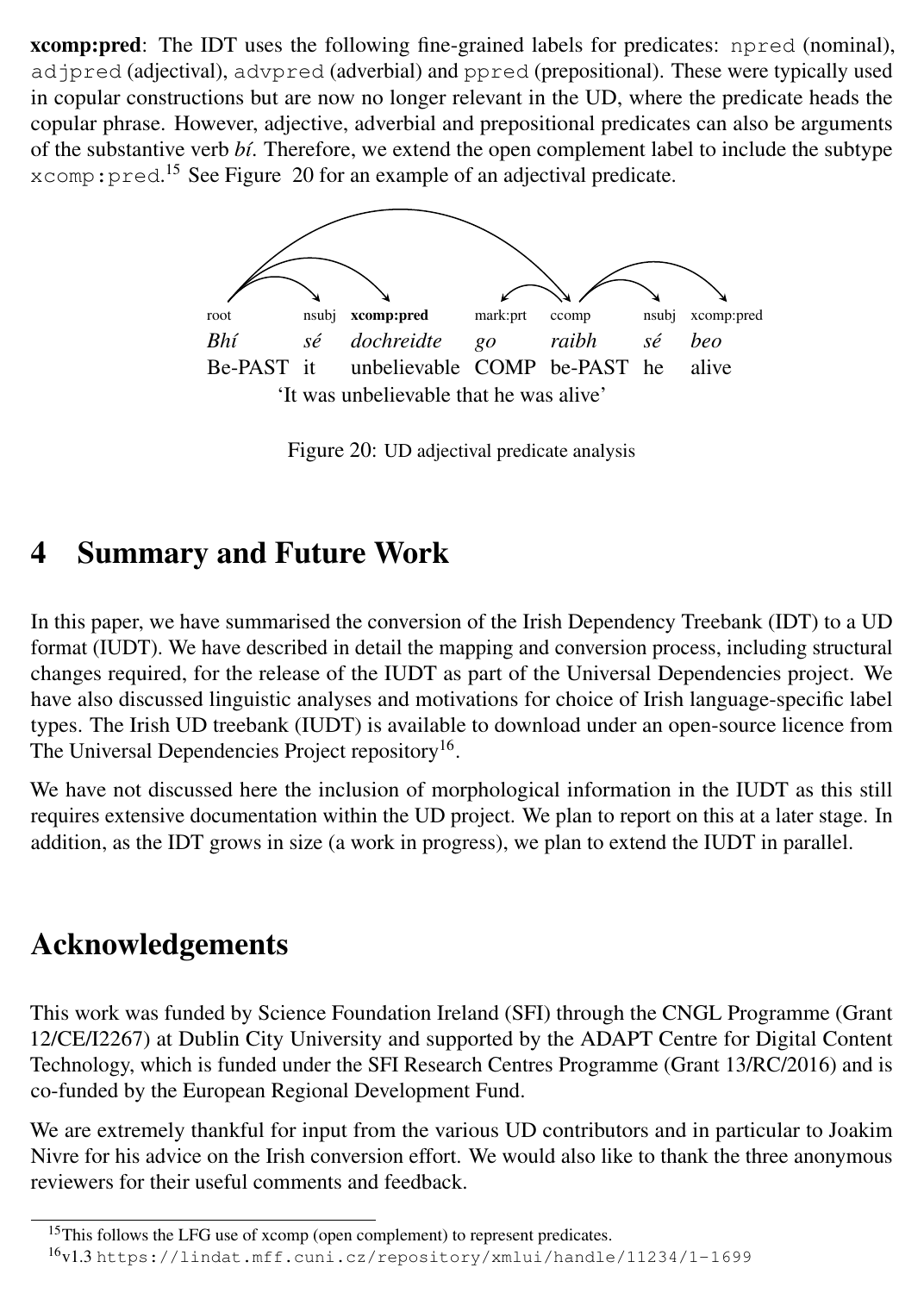# References

BRESNAN J. (2001). *Lexical Functional Syntax*. Oxford: Blackwell.

DE MARNEFFE M.-C., DOZAT T., SILVEIRA N., HAVERINEN K., GINTER F., NIVRE J. & D. MANNING C. (2014). Universal Stanford dependencies: A cross-linguistic typology. In *Proceedings of the 9th International Conference on Language Resources and Evaluation (LREC-2014)*, p. 4585–4592, Reykjavik, Iceland.

DE MARNEFFE M.-C., MACCARTNEY B. & MANNING C. D. (2006). Generating typed dependency parses from phrase structure trees. In *Proccedings of the 5th international conference on Language Resources and Evaluation (LREC 2006)*, p. 449–454, Genoa, Italy.

DE MARNEFFE M.-C. & MANNING C. D. (2008). The Stanford typed dependencies representation. In *Workshop on Crossframework and Cross-domain Parser Evaluation (COLING2008)*, Manchester,  $I K$ 

DŽEROSKI S., ERJAVEC T., LEDINEK N., PAJAS P., ŽABOKRTSKY Z. & ŽELE A. (2006). Towards a Slovene dependency treebank. In *Proceedings of the Fifth Conference on Language Resources and Evaluation (LREC2006)*, p. 1388–1391, Genoa, Italy.

HAJICˇ J. (1998). Building a syntactically annotated corpus: The Prague Dependency Treebank. In E. HAJIČOVÁ, Ed., *Issues of Valency and Meaning. Studies in Honor of Jarmila Panevová*, p. 12–19. Prague Karolinum, Charles University Press.

HAVERINEN K., VILJANEN T., LAIPPALA V., KOHONEN S., GINTER F. & SALAKOSKI T. (2010). Treebanking Finnish. In *Proceedings of The Ninth International Workshop on Treebanks and Linguistic Theories (TLT-9)*, p. 79–90, Tartu, Estonia.

ITÉ (2002). PAROLE Morphosyntactic Tagset for Irish. Institiúid Teangeolaíochta Éireann.

KROMANN M. (2003). The Danish Dependency Treebank and the DTAG Treebank Tool. In *Proceedings of the Second Workshop on Treebanks and Linguistic Theories (TLT2003)*, p. 217–220, Växjö, Sweden.

LYNN T. (2016). *Irish Dependency Treebanking and Parsing*. PhD thesis, Dublin City University.

LYNN T., FOSTER J., DRAS M. & TOUNSI L. (2014). Cross-lingual transfer parsing for lowresourced languages: An Irish case study. In *Proceedings of the First Celtic Language Technology Workshop*, p. 41–49, Dublin, Ireland.

MCDONALD R., NIVRE J., QUIRMBACH-BRUNDAGE Y., GOLDBERG Y., DAS D., GANCHEV K., HALL K., PETROV S., ZHANG H., TÄCKSTRÖM O., BEDINI C., BERTOMEU N. & LEE C. J. (2013). Universal dependency annotation for multilingual parsing. In *Proceedings of ACL '13*, p. 92–97, Sofia, Bulgaria.

MCDONALD R., PETROV S. & HALL K. (2011). Multi-source transfer of delexicalized dependency parsers. In *Proceedings of the Conference on Empirical Methods in Natural Language Processing*, EMNLP '11, p. 62–72, Stroudsburg, PA, USA.

NIVRE J. (2015). Towards a Universal Grammar for Natural Language Processing. In A. GELBUKH, Ed., *Computational Linguistics and Intelligent Text Processing*, volume 9041 of *Lecture Notes in Computer Science*, p. 3–16. Springer International Publishing.